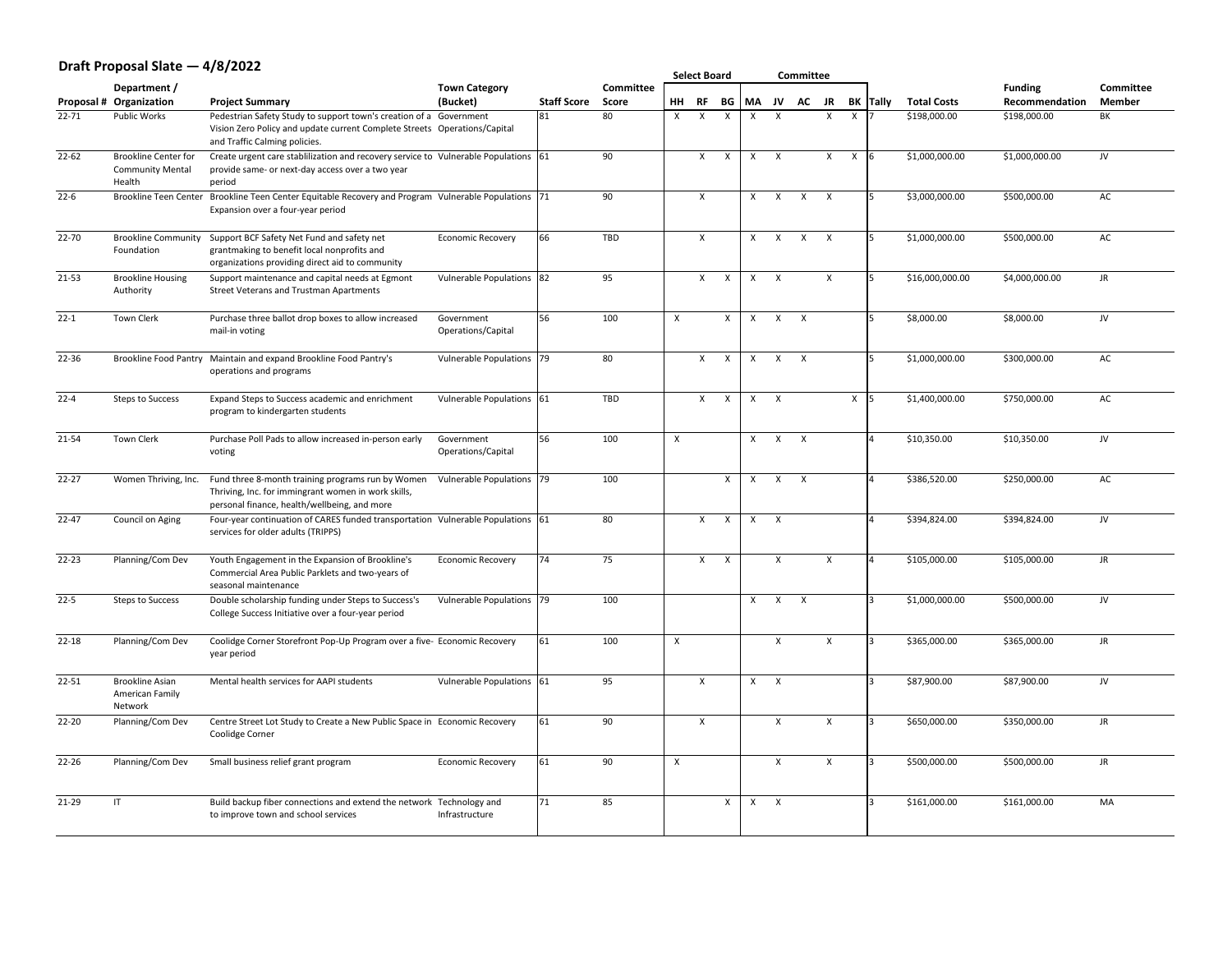# **Draft Proposal Slate — 4/8/2022 (Con't)**

| Committee |
|-----------|
| Member    |

|                             | PIGIL I IUPUJUI JIULU                       | T/ Y/ LVLL (YVII Y/                                                                                                                                |                                              |                          |                    | <b>Select Board</b> |           |                           |                           | <b>Committee</b>          |                           |           |              |                 |                                   |                               |                  |
|-----------------------------|---------------------------------------------|----------------------------------------------------------------------------------------------------------------------------------------------------|----------------------------------------------|--------------------------|--------------------|---------------------|-----------|---------------------------|---------------------------|---------------------------|---------------------------|-----------|--------------|-----------------|-----------------------------------|-------------------------------|------------------|
|                             | Department /                                |                                                                                                                                                    | <b>Town Category</b>                         |                          | Committee          |                     |           |                           | <b>MA</b>                 |                           |                           |           |              |                 |                                   | <b>Funding</b>                | Con              |
| <b>Proposal #</b><br>$22-9$ | Organization<br>Emergency<br>Management     | <b>Project Summary</b><br><b>Emergency Operations Center Improvements</b>                                                                          | (Bucket)<br>Government<br>Operations/Capital | <b>Staff Score</b><br>71 | <b>Score</b><br>85 | HH                  | <b>RF</b> | <b>BG</b><br>$\sf X$      | $\Lambda$                 | JV<br>$\boldsymbol{X}$    | <b>AC</b>                 | <b>JR</b> |              | <b>BK Tally</b> | <b>Total Costs</b><br>\$45,000.00 | Recommendation<br>\$45,000.00 | <b>Mer</b><br>MA |
| $21 - 28$                   | $\mathsf{I}\mathsf{T}$                      | Cybersecurity software, implementation, consulting,<br>and ongoing system administration over a three-year<br>period                               | Government<br>Operations/Capital             | 68                       | 85                 |                     |           | $\sf X$                   | $\boldsymbol{\mathsf{X}}$ |                           |                           |           |              |                 | \$634,600.00                      | \$634,600.00                  | MA               |
| $22 - 8$                    | <b>Brookline Broadband</b>                  | Broadband Fesibility Study and Expansion to Public<br>Housing                                                                                      | Technology and<br>Infrastructure             | 64                       | 85                 |                     |           | $\mathsf{X}$              |                           |                           |                           | $\sf X$   |              |                 | \$7,040,000.00                    | \$40,000.00                   | <b>JR</b>        |
| $22 - 24$                   | Planning/Com Dev                            | Create temporary \$75k/year grant over a three-year<br>period to support addition of public art and<br>placemaking activations in commercial areas | <b>Economic Recovery</b>                     | 58                       | 65                 |                     | X         |                           |                           |                           |                           | X         |              |                 | \$225,000.00                      | \$225,000.00                  | <b>JR</b>        |
| $22 - 69$                   | <b>Brookline Commission</b><br>for the Arts | <b>Brookline Commerical Areas Concert Program</b>                                                                                                  | <b>Economic Recovery</b>                     | $ 79\rangle$             | 100                |                     |           |                           |                           | X                         | $\mathsf{X}$              |           |              |                 | \$39,750.00                       | \$39,750.00                   | AC               |
| $21 - 24$                   | Library                                     | Upgrade public-use laptops for checkout to<br>Chromebooks                                                                                          | Government<br>Operations/Capital             | 61                       | 55                 |                     |           |                           | X                         | $\mathsf{X}$              |                           |           |              |                 | \$19,732.73                       | \$19,732.73                   | JV               |
| $21 - 30$                   | Library                                     | Purchase 4 solar-powered charging stations for outdoor Technology and<br>wifi and seating areas                                                    | Infrastructure                               | $\boxed{79}$             | 100                |                     |           | $\boldsymbol{\mathsf{X}}$ |                           |                           |                           |           |              |                 | \$9,987.36                        | \$9,987.36                    | JV               |
| $22 - 37$                   | Fire                                        | Temporarily address departmental budget gap and<br>develop community awareness in areas of Diversity and Operations/Capital<br>Inclusion           | Government                                   | $ 79\rangle$             | 100                |                     |           |                           |                           |                           | $\mathsf{X}$              |           |              |                 | \$40,000.00                       | \$40,000.00                   | AC               |
| $21 - 21$                   | Library                                     | Upgrade public-use desktop computers to<br>Chromeboxes                                                                                             | Government<br>Operations/Capital             | 61                       | 55                 |                     |           |                           | $\mathbf{v}$<br>$\lambda$ | $\boldsymbol{\mathsf{X}}$ |                           |           |              |                 | \$10,632.00                       | \$10,632.00                   | JV               |
| $22 - 53$                   | Health                                      | <b>Community Health Assessment and Health</b><br>Improvement Plan                                                                                  | Government<br>Operations/Capital             | $ 79\rangle$             | 100                |                     | X         |                           |                           |                           |                           |           |              |                 | \$200,000.00                      | \$200,000.00                  | MA               |
| $22 - 7$                    | <b>Brookline Interactive</b><br>Group       | Brookline Interactive Group Recovery and Expansion                                                                                                 | <b>Economic Recovery</b>                     | $ 79\rangle$             | 100                |                     |           | X                         |                           |                           | $\boldsymbol{\mathsf{X}}$ |           |              |                 | \$6,163,792.00                    | \$900,000.00                  | AC               |
| $21 - 25$                   | Planning/Com Dev                            | Fund local share of 108 Centre Street and Kent Street<br>affordable housing units                                                                  | Vulnerable Populations   79                  |                          | 100                |                     |           |                           |                           |                           |                           | $\sf X$   |              |                 | \$7,042,250.00                    | \$3,375,000.00                | <b>JR</b>        |
| 21-36                       | <b>Public Works</b>                         | Davis Footpath Bridge Design and Construction                                                                                                      | Government<br>Operations/Capital             | $ 79\rangle$             | 100                |                     |           |                           |                           | $\boldsymbol{\mathsf{X}}$ |                           |           | $\mathsf{X}$ |                 | \$13,400,000.00                   | \$1,400,000.00                | BK               |
| $22 - 43$                   | Finance                                     | Disparity Study on town provisions to underserved<br>communities                                                                                   | Vulnerable Populations   79                  |                          | 100                |                     | $\sf X$   |                           |                           |                           | $\sf X$                   |           |              |                 | \$360,000.00                      | \$360,000.00                  | AC               |
| $22 - 59$                   | School                                      | Address FY23 operating budget deficit from lack of<br>additional ESSER funding                                                                     | Government<br>Operations/Capital             | $ 79\rangle$             | 100                |                     |           |                           | X                         | $\mathsf{X}$              |                           |           |              |                 | \$4,131,521.00                    | \$1,775,000.00                | JV               |
| $22 - 46$                   | <b>Council on Aging</b>                     | Four-year continuation of CARES funded food insecurity Vulnerable Populations 79<br>programs                                                       |                                              |                          | 100                |                     |           | $\mathsf{X}$              |                           | $\boldsymbol{\mathsf{X}}$ |                           |           |              |                 | \$195,808.00                      | \$100,000.00                  | JV               |
| 22-68                       | <b>Public Submission</b>                    | Provide utility debt relief to Brookline residents                                                                                                 | Vulnerable Populations 79                    |                          | 100                |                     | X         |                           |                           |                           |                           | X         |              |                 | \$614,246.82                      | \$614,246.82                  | <b>JR</b>        |
| $21 - 18$                   | Library                                     | Furnishings and supplies to manage patron traffic and<br>ensure safe indoor capacity                                                               | Government<br>Operations/Capital             | 66                       | 55                 |                     |           |                           |                           | $\boldsymbol{\mathsf{X}}$ |                           |           |              |                 | \$6,667.99                        | \$6,667.99                    | JV               |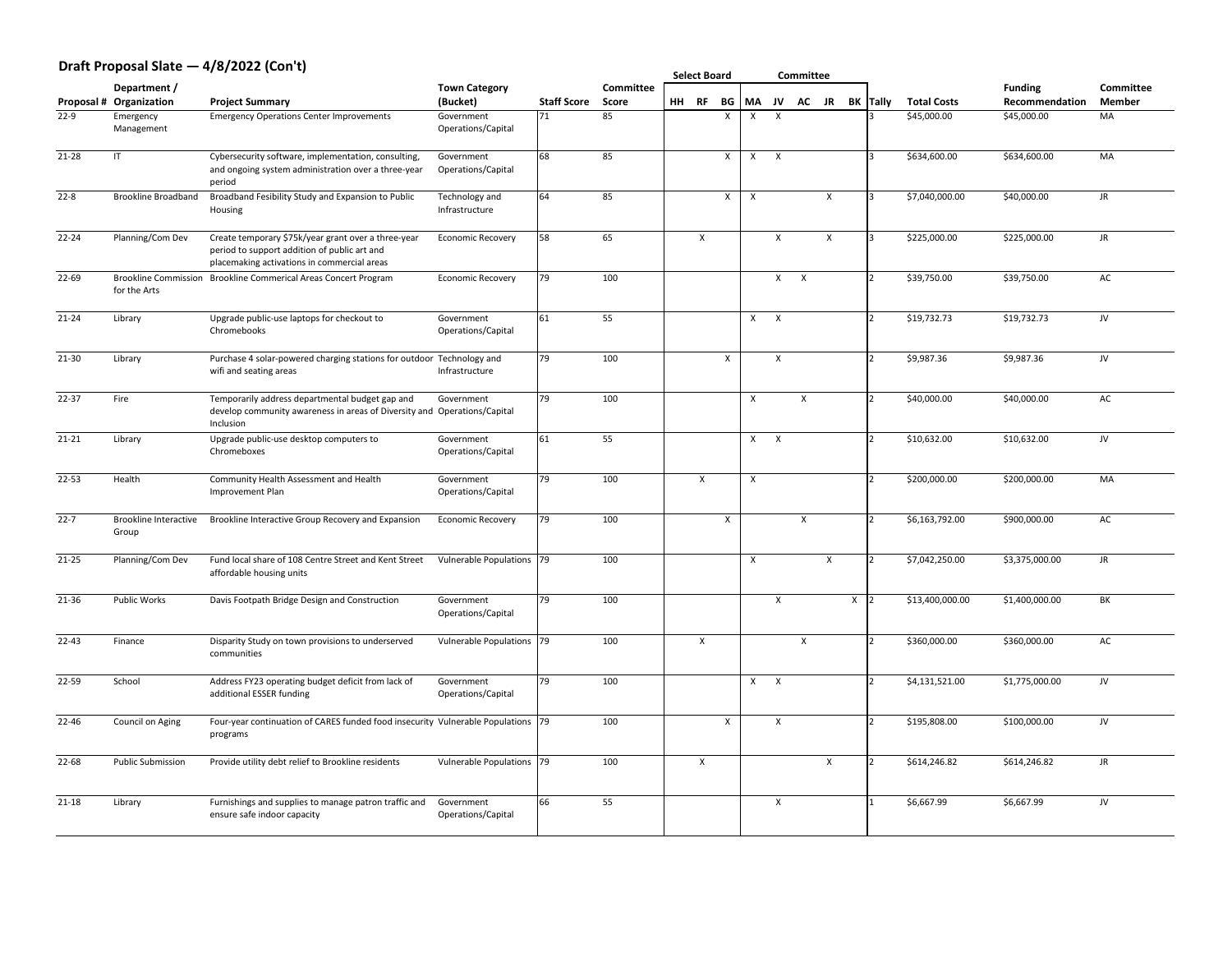### **Draft Proposal Slate — 4/8/2022 (Con't)**

| Committee     |
|---------------|
| <b>Member</b> |

| PIUIT I TUPUUNI UNTU                    | $1/9$ $-9$ $-6$ $-1$ $-9$ $-1$                                                                          |                                  |                                                                                        |                                                                                                                                                   |    |           |                                  |                           |           |                               |                           |                                                                                                               |                          |
|-----------------------------------------|---------------------------------------------------------------------------------------------------------|----------------------------------|----------------------------------------------------------------------------------------|---------------------------------------------------------------------------------------------------------------------------------------------------|----|-----------|----------------------------------|---------------------------|-----------|-------------------------------|---------------------------|---------------------------------------------------------------------------------------------------------------|--------------------------|
| Department /                            |                                                                                                         | <b>Town Category</b>             |                                                                                        | Committee                                                                                                                                         |    |           |                                  |                           |           |                               |                           | <b>Funding</b>                                                                                                | Con                      |
|                                         | <b>Project Summary</b>                                                                                  |                                  |                                                                                        | <b>Score</b>                                                                                                                                      |    |           | <b>MA</b>                        |                           | <b>AC</b> |                               | <b>Total Costs</b>        | Recommendation                                                                                                | Mer                      |
| Health                                  | Purchase of vehicle to support public health response                                                   | Government<br>Operations/Capital |                                                                                        | 100                                                                                                                                               |    |           |                                  |                           |           |                               | \$30,000.00               | \$30,000.00                                                                                                   | MA                       |
| Health                                  | Update BDPH Software and Hardware                                                                       | Government<br>Operations/Capital | 79                                                                                     | 100                                                                                                                                               |    |           |                                  |                           |           |                               |                           | \$76,480.00                                                                                                   | MA                       |
| Health                                  | Farmers' Market Voucher Program                                                                         |                                  |                                                                                        | 100                                                                                                                                               |    |           |                                  |                           |           |                               | \$240,000.00              | \$100,000.00                                                                                                  | MA                       |
| Library                                 | Assistance in sustaining affordable public printing<br>service                                          | Government<br>Operations/Capital |                                                                                        | 55                                                                                                                                                |    |           |                                  | $\boldsymbol{\mathsf{X}}$ |           |                               | \$14,771.24               | \$14,771.24                                                                                                   | JV                       |
| School                                  | HVAC Improvements for schools                                                                           | Government<br>Operations/Capital |                                                                                        | 100                                                                                                                                               |    |           |                                  | $\sf X$                   |           |                               | \$1,475,000.00            | \$1,475,000.00                                                                                                | JV                       |
| School                                  | Rehabilitation and upgrades for schools                                                                 | Government<br>Operations/Capital |                                                                                        | 100                                                                                                                                               |    |           |                                  | $\boldsymbol{\mathsf{X}}$ |           |                               | \$250,000.00              | \$250,000.00                                                                                                  | JV                       |
| Brookline                               | Maintain and expand BIC operations and programs                                                         |                                  |                                                                                        | 100                                                                                                                                               |    |           |                                  |                           |           |                               |                           | \$750,000.00                                                                                                  | AC                       |
| Health                                  | Cover payroll, technology improvements,<br>four-year period                                             | Government                       |                                                                                        | 100                                                                                                                                               |    |           |                                  |                           |           |                               |                           | \$424,000.00                                                                                                  | MA                       |
| <b>Brookline Chamber of</b><br>Commerce | Fund Restaurants for Brookline to provide meals to<br>food insecure individuals over a four-year period |                                  |                                                                                        | 100                                                                                                                                               |    |           |                                  | $\boldsymbol{\mathsf{X}}$ |           |                               |                           | \$264,000.00                                                                                                  | JV                       |
|                                         |                                                                                                         |                                  |                                                                                        |                                                                                                                                                   |    |           |                                  |                           |           |                               |                           | \$23,159,942.14                                                                                               |                          |
|                                         |                                                                                                         |                                  |                                                                                        |                                                                                                                                                   |    |           |                                  |                           |           |                               |                           |                                                                                                               |                          |
|                                         |                                                                                                         |                                  |                                                                                        |                                                                                                                                                   |    |           |                                  |                           |           |                               | <b>Request</b>            | Recommendation<br>(Slate Total)                                                                               |                          |
|                                         | <b>Proposal # Organization</b>                                                                          | <b>Improvement Coalition</b>     | (Bucket)<br>communication, training, PPE, and other supplies over a Operations/Capital | <b>Staff Score</b><br>79<br>Vulnerable Populations 79<br>56<br>$\vert 79$<br>79<br>Vulnerable Populations  79<br>79<br>Vulnerable Populations  79 | HH | <b>RF</b> | <b>Select Board</b><br><b>BG</b> |                           | JV        | <b>Committee</b><br><b>JR</b> | <b>BK</b> Tally<br>Total: | \$76,480.00<br>\$6,839,873.00<br>\$3,061,800.00<br>\$264,000.00<br>\$79,697,506.14<br><b>Original Funding</b> | <b>Committee Funding</b> |

*\*See Next Page Breakdown of the Draft Slate by Town Categories (Buckets) and Revenue Replacement (US Treasury Category)*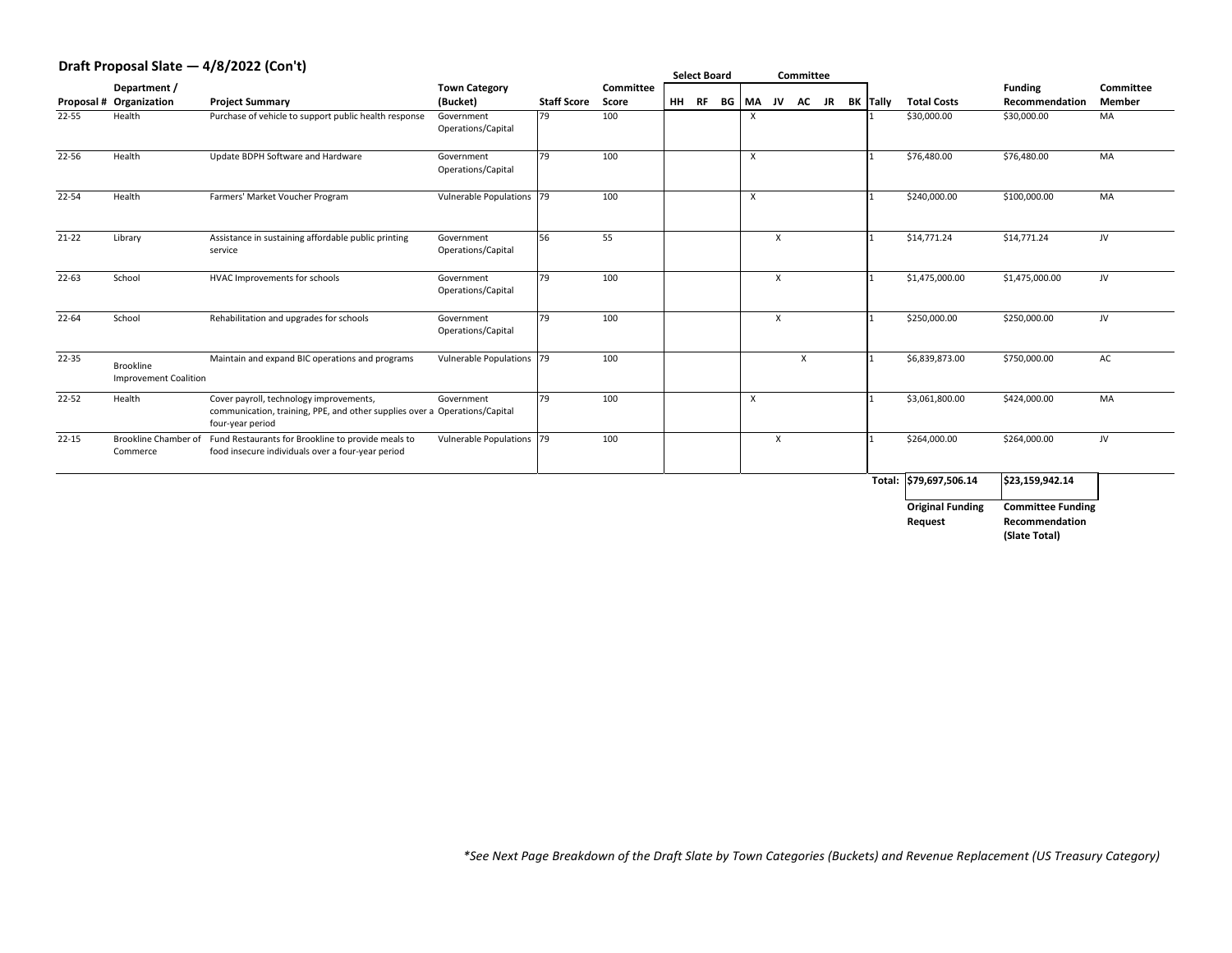|                                            | Target          | ハヒしい<br>Subc |
|--------------------------------------------|-----------------|--------------|
| <b>Vulnerable Populations</b>              | \$12,000,000.00 | $\varsigma$  |
| <b>Government Operations &amp; Capital</b> | \$4,000,000.00  |              |
| <b>Economic Recovery</b>                   | \$3,000,000.00  |              |
| Technology and Infrastructure              | \$1,000,000.00  |              |
| Total:                                     | \$20,000,000.00 | \$           |
|                                            |                 |              |
| <b>Revenue Replacement:</b>                | \$4,000,000.00  |              |
| (US Treasury Expenditure Category)         |                 |              |

# **Draft Slate Breakdown — Town Categories (Buckets)**

# Recommendation

| Target          | Subotal         | <b>Difference</b> |
|-----------------|-----------------|-------------------|
| \$12,000,000.00 | \$13,345,970.82 | \$1,345,970.82    |
| \$4,000,000.00  | \$6,618,233.96  | \$2,618,233.96    |
| \$3,000,000.00  | \$2,984,750.00  | \$15,250.00       |
| \$1,000,000.00  | \$210,987.36    | \$789,012.64      |
| \$20,000,000.00 | \$23,159,942.14 | \$3,159,942.14    |
|                 |                 |                   |
| \$4,000,000.00  | \$4,372,735.97  | \$372,735.97      |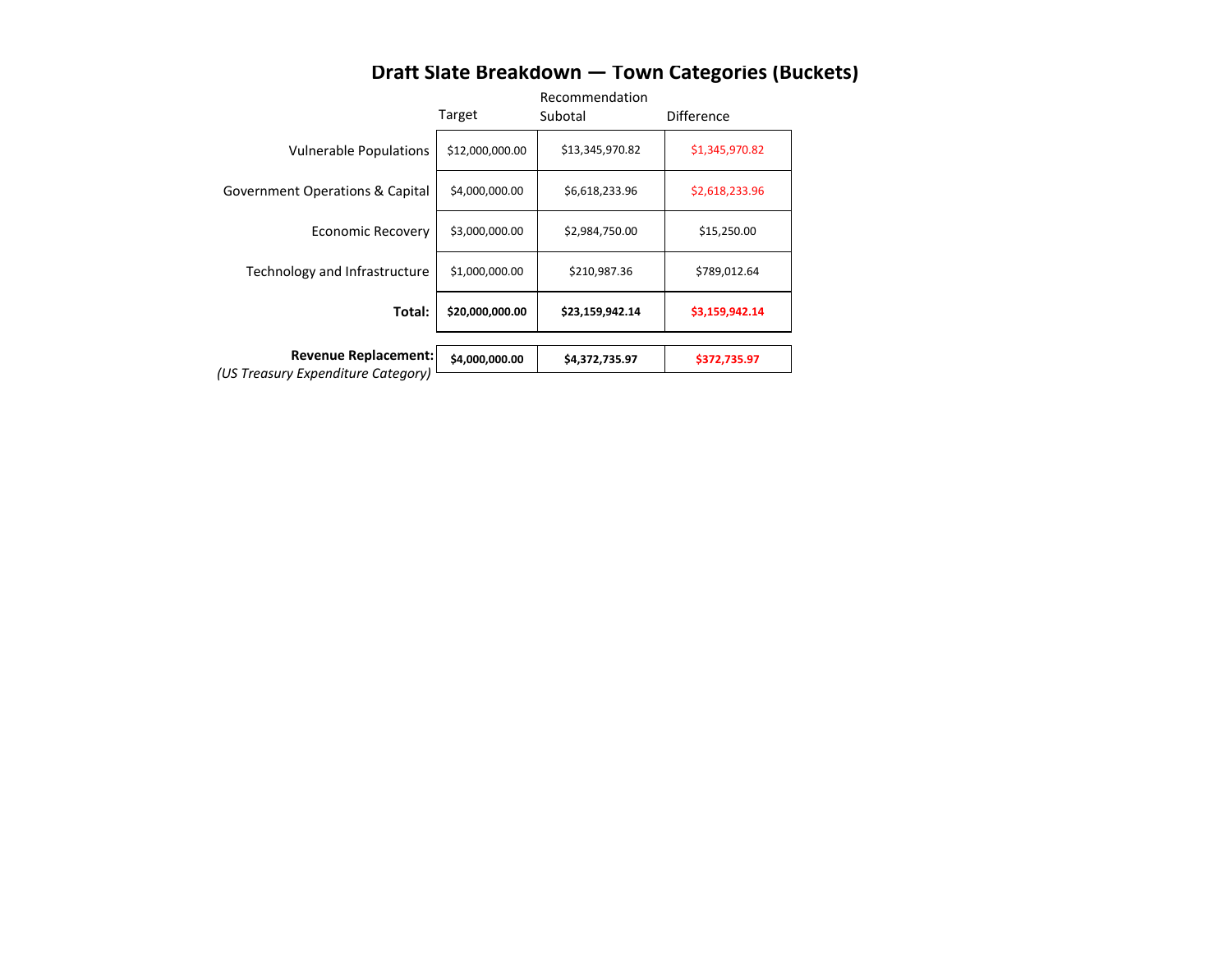### **Remaining Proposals Not Included in Draft Slate**

|                   |                                         |                                                                                                                                           |                                  |                    |                  |                  | <b>Select Board</b> |              |                           | <b>Committee</b>          |       |   |              |              |                    |                  |
|-------------------|-----------------------------------------|-------------------------------------------------------------------------------------------------------------------------------------------|----------------------------------|--------------------|------------------|------------------|---------------------|--------------|---------------------------|---------------------------|-------|---|--------------|--------------|--------------------|------------------|
|                   | Department /                            |                                                                                                                                           | <b>Town Category</b>             |                    | <b>Committee</b> |                  |                     |              |                           |                           |       |   |              |              |                    | <b>Committee</b> |
| <b>Proposal #</b> | Organization                            | <b>Project Summary</b>                                                                                                                    | (Bucket)                         | <b>Staff Score</b> | <b>Score</b>     | HH               | <b>RF</b>           | <b>BG</b>    | <b>MA JV</b>              |                           | AC JR |   | BK           | <b>Tally</b> | <b>Total Costs</b> | <b>Member</b>    |
| $21 - 43$         | <b>Public Works</b>                     | Pedestrian and Commerical Area Lighting Study                                                                                             | Government<br>Operations/Capital | 71                 | 70               | $\mathsf{X}$     | $\mathsf{X}$        | $\mathsf{X}$ | $\mathsf{X}$              |                           |       |   | $\mathsf{X}$ |              | \$400,000.00       | BK               |
| $21 - 34$         | <b>Public Works</b>                     | Stormwater improvements and develop green<br>infrastructure strategic plan                                                                | Technology and<br>Infrastructure | 79                 | 100              |                  |                     |              |                           | $\mathsf{X}$              |       |   | $\mathsf{X}$ |              | \$1,700,000.00     | BK               |
| 21-38             | <b>Public Works</b>                     | St. Paul Street Renovation for All-User Mobility Access                                                                                   | Vulnerable Populations 79        |                    | 100              |                  |                     |              |                           | $\sf X$                   |       |   | X            |              | \$4,000,000.00     | BK               |
| $21 - 51$         | Select Board                            | Provide Fare Free Services for the MBTA Route 66 Bus                                                                                      | Vulnerable Populations   79      |                    | 100              |                  | $\sf X$             |              |                           |                           |       |   | $\sf X$      |              | \$1,200,000.00     | BK               |
| $22 - 13$         | Emergency<br>Management                 | Hybrid vehicle for EM staff                                                                                                               | Government<br>Operations/Capital | 79                 | 100              |                  |                     |              | $\mathsf{X}$              | $\mathsf{X}$              |       |   |              |              | \$27,500.00        | <b>MA</b>        |
| $22 - 19$         | Planning/Com Dev                        | Coolidge Corner Seasonal Pop-Up Village over a two-<br>year period                                                                        | <b>Economic Recovery</b>         | 79                 | 100              | $\boldsymbol{X}$ |                     |              |                           |                           |       | X |              |              | \$400,000.00       | <b>JR</b>        |
| $22 - 25$         | Planning/Com Dev                        | Grant Program to incentivize ADA-Accessible Platform<br><b>Outdoor Seating Parklets</b>                                                   | <b>Economic Recovery</b>         | 79                 | 100              |                  |                     | X            |                           | $\mathsf{X}$              |       |   |              |              | \$150,000.00       | JV               |
| $22 - 48$         | Planning/Com Dev                        | Hire project manager and energy coaches to support<br>small businesses in lowering utility costs over a three<br>year period              | <b>Economic Recovery</b>         | 79                 | 100              | $\mathsf{X}$     |                     |              |                           | $\mathsf{X}$              |       |   |              |              | \$290,505.00       | JV               |
| $21 - 41$         | <b>Public Works</b>                     | <b>Brookline Avenue Renovation for All-User Mobility</b><br>Access                                                                        | Vulnerable Populations 76        |                    | 75               |                  |                     |              |                           | $\mathsf{X}$              |       |   | $\mathsf{X}$ |              | \$5,500,000.00     | BK               |
| $21 - 49$         | <b>Public Works</b>                     | Electrification of fleet vehicles over a four-year period                                                                                 | Government<br>Operations/Capital | 64                 | 65               |                  |                     |              |                           | $\mathsf{X}$              |       |   | X            |              | \$1,600,000.00     | BK               |
| $22 - 22$         | Planning/Com Dev                        | Temporary Part-Time Coordinator for Coolidge Corner<br>BID Steering Committee for one-year                                                | <b>Economic Recovery</b>         | 56                 | 80               |                  |                     |              | $\sf X$                   | $\mathsf{X}$              |       |   |              |              | \$25,000.00        | <b>JR</b>        |
| $22 - 45$         | <b>Council on Aging</b>                 | Long-term hybrid options and access to technology for<br>low-income older adults                                                          | Technology and<br>Infrastructure | 81                 | 75               |                  |                     | $\mathsf{X}$ |                           | $\mathsf{X}$              |       |   |              |              | \$57,968.00        | JV               |
| 22-58             | <b>Public Works</b>                     | Partially address backlog of town's fleet replacement<br>needs and add new snow removal equipment                                         | Government<br>Operations/Capital | 63                 | 80               |                  |                     |              |                           | $\mathsf{X}$              |       |   | $\mathsf{X}$ |              | \$2,500,000.00     | <b>JR</b>        |
| $21 - 16$         | Recreation                              | Purchase two energy efficient buses shared between<br>recreation, the senior center, and ODIC to provide free<br>transportation services. | Vulnerable Populations 54        |                    | 80               | $\mathsf{X}$     |                     | $\sf X$      | $\boldsymbol{\mathsf{X}}$ |                           |       |   |              |              | \$600,000.00       | <b>MA</b>        |
| $21-19$           | Library                                 | PPE, cleaning supplies, and equiping separate break<br>rooms with appliances to ensure health commissioner<br>compliance                  | Government<br>Operations/Capital | 61                 | 55               |                  |                     |              |                           | $\mathsf{X}$              |       |   |              |              | \$1,643.93         | JV               |
| $21 - 40$         | <b>Public Works</b>                     | Create FT code enforcement inspector over a four-year<br>period and purchase EV pick-up                                                   | Government<br>Operations/Capital | 79                 | 100              |                  |                     |              |                           | $\boldsymbol{\mathsf{X}}$ |       |   |              |              | \$545,000.00       | BK               |
| $22 - 14$         | <b>Brookline Chamber of</b><br>Commerce | 12-week Restaurant Resiliency Seminar for 15<br>restaurants in Brookline                                                                  | <b>Economic Recovery</b>         | 79                 | 100              |                  |                     |              |                           | $\mathsf{X}$              |       |   |              |              | \$164,900.00       | JV               |
| $22 - 44$         | Finance                                 | Two electric vehicles with charging stations                                                                                              | Government<br>Operations/Capital | 79                 | 100              |                  |                     |              |                           | $\mathsf{X}$              |       |   |              |              | \$90,000.00        | JV               |
| $22 - 60$         | <b>Building</b>                         | Replenish funds for scanning historical building<br>documents                                                                             | Government<br>Operations/Capital | 79                 | 100              |                  |                     |              |                           | $\mathsf{X}$              |       |   |              |              | \$100,000.00       | JV               |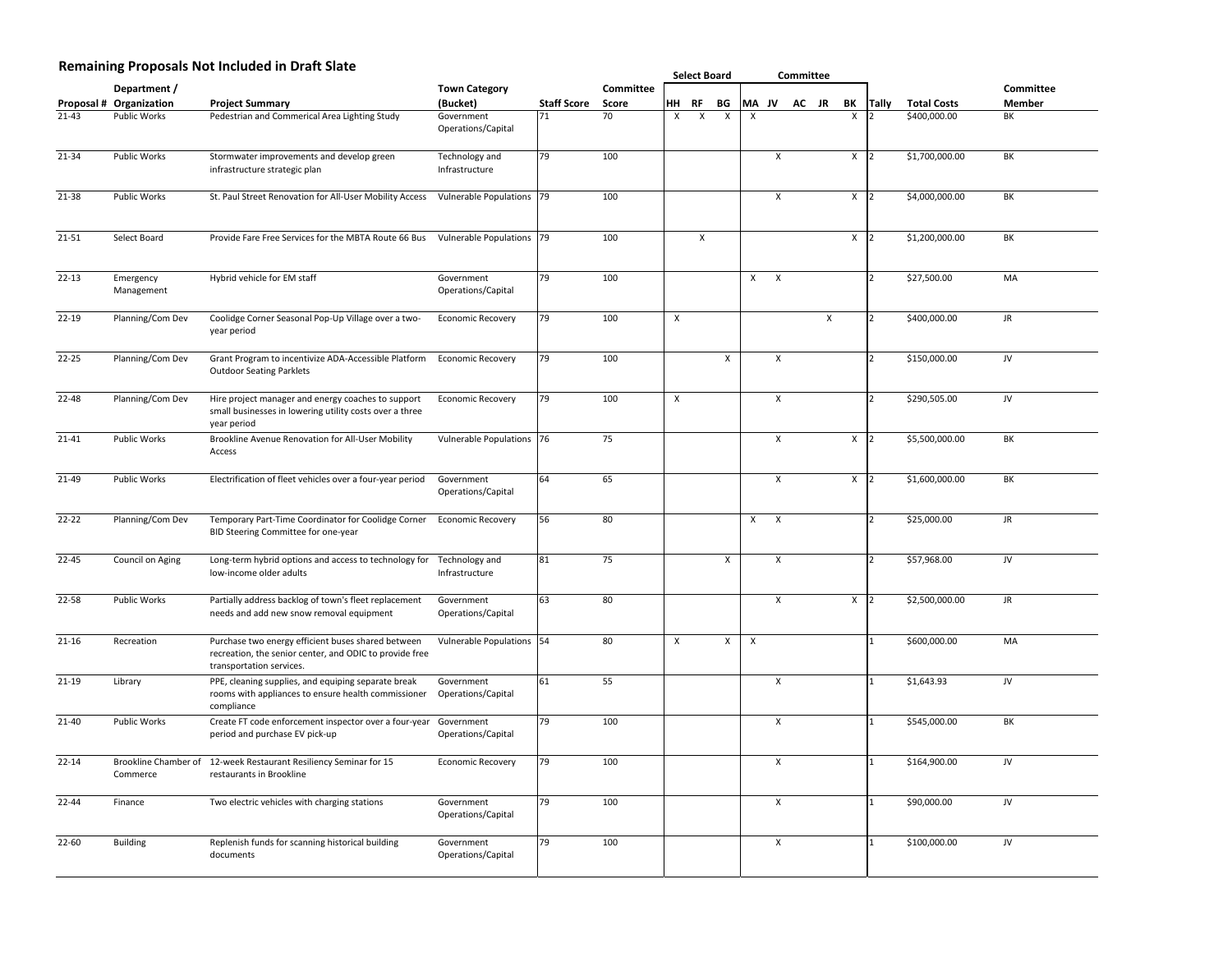#### **Remaining Proposals Not Included in Draft Slate (Con't)**

|           |                                         | Remaining Proposals Not Included in Draft Slate (Con't)                                                                                                                                   |                                  |                    |                  | <b>Select Board</b> |  |              |              | <b>Committee</b> |           |              |              |                        |                  |
|-----------|-----------------------------------------|-------------------------------------------------------------------------------------------------------------------------------------------------------------------------------------------|----------------------------------|--------------------|------------------|---------------------|--|--------------|--------------|------------------|-----------|--------------|--------------|------------------------|------------------|
|           | Department /                            |                                                                                                                                                                                           | <b>Town Category</b>             |                    | <b>Committee</b> |                     |  |              |              |                  |           |              |              |                        | <b>Committee</b> |
|           | <b>Proposal # Organization</b>          | <b>Project Summary</b>                                                                                                                                                                    | (Bucket)                         | <b>Staff Score</b> | <b>Score</b>     | HH RF               |  | BG           | <b>MA JV</b> | <b>AC</b>        | <b>JR</b> | BK           | <b>Tally</b> | <b>Total Costs</b>     | <b>Member</b>    |
| $21 - 11$ | Library                                 | Provide various supplies for the library such as toiletries Government<br>and cleaning products.                                                                                          | Operations/Capital               | 46                 | 50               |                     |  |              | $\mathsf{X}$ |                  |           |              |              | \$45,597.00            | JV               |
| $21 - 35$ | <b>Public Works</b>                     | <b>Willow Pond Environmental Restoration</b>                                                                                                                                              | Technology and<br>Infrastructure | 64                 | 60               |                     |  |              | $\mathsf{X}$ |                  |           |              |              | \$2,800,000.00         | BK               |
| $21 - 42$ | <b>Public Works</b>                     | Inspection, maintenance, and capital improvments for<br>Amory Park and Halls Pond Sanctuary                                                                                               | Vulnerable Populations 68        |                    | 55               |                     |  |              | $\sf X$      |                  |           |              |              | \$2,700,000.00         | BK               |
| $21 - 47$ | <b>Public Works</b>                     | Restore department's operating budget to pre-<br>pandemic levels                                                                                                                          | Government<br>Operations/Capital | 56                 | 60               |                     |  |              |              |                  |           | $\mathsf{X}$ |              | \$1,467,000.00         | BK               |
| $22 - 10$ | Health                                  | Support Brookline's Clutter and Hoarding Evaluation<br>and Supportive Services (CHESS) program over a four-<br>year period                                                                | Vulnerable Populations 76        |                    | 70               |                     |  |              | $\mathsf{X}$ |                  |           |              |              | \$310,000.00           | <b>MA</b>        |
| $22 - 16$ | <b>Brookline Chamber of</b><br>Commerce | Expand and market Discover Brookline website (local<br>business directory)                                                                                                                | <b>Economic Recovery</b>         | 51                 | 75               |                     |  |              | $\mathsf{X}$ |                  |           |              |              | \$143,440.00           | JV               |
| $22 - 17$ | <b>Brookline Chamber of</b><br>Commerce | Fund the chamber's efforts to nost community events<br>promoting local businesses over a four-year period<br>(Breakfast of Champions, Food Festival, Oktoberfest,<br>First Light Holiday) | <b>Economic Recovery</b>         | 51                 | 75               |                     |  |              | $\mathsf{X}$ |                  |           |              |              | \$175,000.00           | JV               |
| $22-2$    | Council on Aging                        | Expand PT social worker to FT and support mental<br>health programs for older adults over a four-year period                                                                              | Vulnerable Populations 68        |                    | 75               |                     |  | $\mathsf{X}$ |              |                  |           |              |              | \$276,776.00           | JV               |
| $22 - 21$ | Planning/Com Dev                        | Indirect small business assistance via investment in<br>commercial area activation/foot traffic generation over<br>a three-year period                                                    | <b>Economic Recovery</b>         | 53                 | 75               | $\boldsymbol{X}$    |  |              |              |                  |           |              |              | \$495,000.00           | <b>JR</b>        |
| $22 - 67$ | School                                  | Fund deferred maintenance backlog for schools                                                                                                                                             | Government<br>Operations/Capital | <b>56</b>          | 80               |                     |  | $\sf X$      |              |                  |           |              |              | \$18,000,000.00        | JV               |
| $22 - 12$ | Fire                                    | Implementation and first-year contract with public<br>safety and policy training platform and mental-health<br>wellness application                                                       | Government<br>Operations/Capital | 66                 | 65               |                     |  |              |              |                  |           |              |              | \$50,000.00            | <b>MA</b>        |
| $22 - 38$ | <b>Black N Brown Club Inc</b>           | Black in Brown Club Inc. to establish a Job skills program<br>over a three-year period for the black and brown<br>community, low-income families, and those impacted                      | Vulnerable Populations 50        |                    | 65               |                     |  |              |              |                  |           |              |              | \$4,050,000.00         | JV               |
| $22 - 40$ | <b>Black N Brown Club Inc</b>           | Black N'Brown club inc. to establish a physical, mental<br>health, health and wellness food program for the black<br>and brown community and low income families<br>impacted by COVID-19  | Vulnerable Populations 50        |                    | 70               |                     |  |              |              |                  |           |              |              | \$3,600,000.00         | JV               |
| $22 - 50$ | School                                  | Premium pay for Brookline public school teachers,<br>administrators, and paraprofessionals                                                                                                | Government<br>Operations/Capital | 56                 | 75               |                     |  |              |              |                  |           |              |              | \$7,920,000.00         | JV               |
| $22 - 61$ | <b>Building</b>                         | Premium pay for essetial workers in the building<br>department and construction workers                                                                                                   | Government<br>Operations/Capital | 46                 | 80               |                     |  |              |              |                  |           |              |              | \$52,500.00            | JV               |
| $22 - 65$ | School                                  | Baldwin Elementary School rehabilitation and reuse                                                                                                                                        | Government<br>Operations/Capital |                    | 80               |                     |  |              |              |                  |           |              |              | \$9,075,000.00         | JV               |
| 22-66     | School                                  | Design and construction of three school playground at<br>Lincoln, Heath, and Baker                                                                                                        | Government<br>Operations/Capital | 41                 | 80               |                     |  |              |              |                  |           |              |              | \$9,650,000.00         | JV               |
|           |                                         |                                                                                                                                                                                           |                                  |                    |                  |                     |  |              |              |                  |           |              |              | Total: \$72,285,329.93 |                  |

*\*See Next Page for Breakdown of Proposals Not Included in Draft Slate by Town Categories (Buckets) and Revenue Replacement (US Treasury Category)*